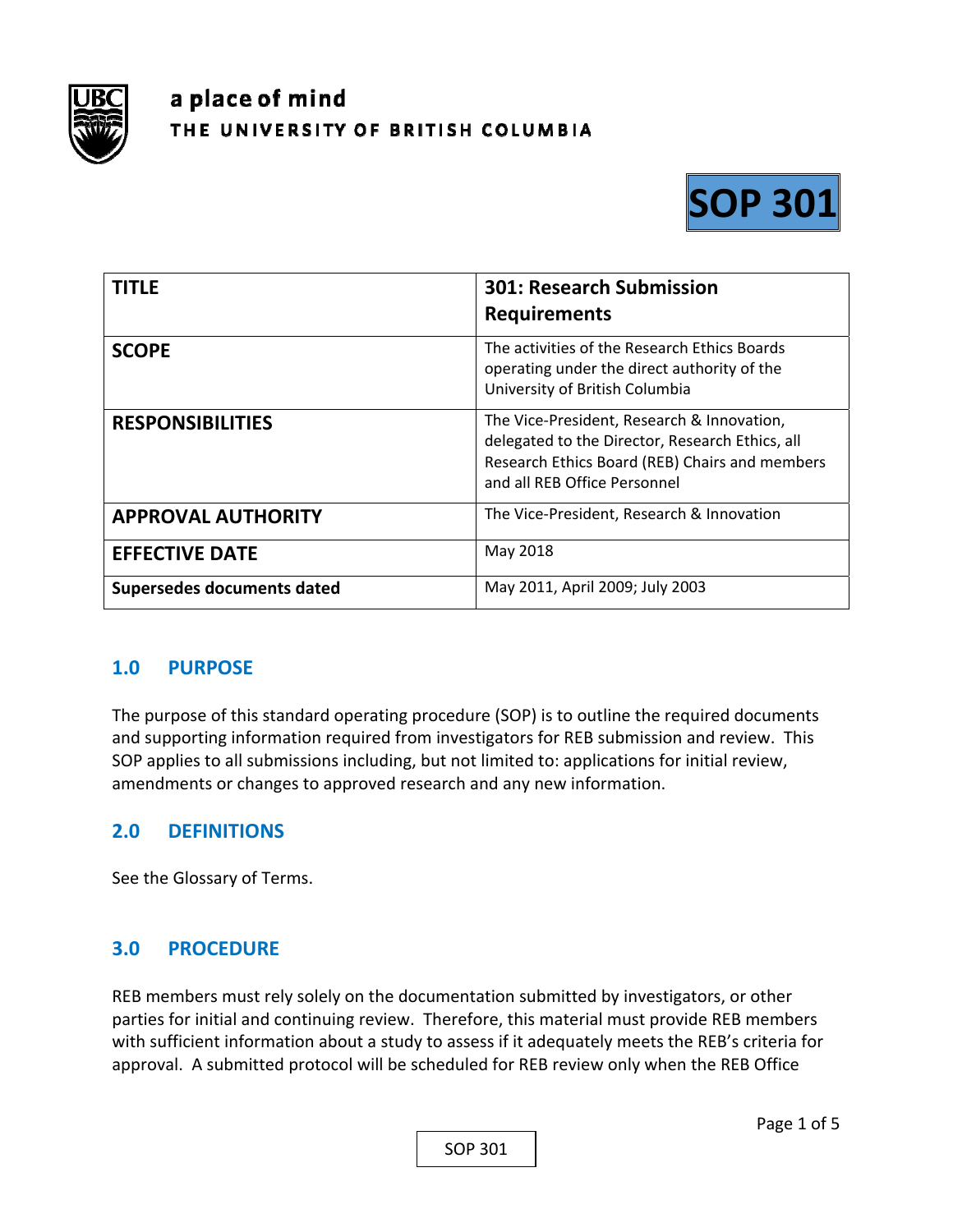Personnel determines that the information and materials submitted present an adequate description of the proposed research.

Each UBC‐affiliated REB requires that applications for initial and continuing review of human participants research be submitted using the Researcher Information System (RISe) online database.

# **3.1 Submission Requirements for Initial Review**

- **3.1.1** Submission requirements for initial review are outlined in the REB Application Form<sup>1</sup> and the accompanying Guidance Notes<sup>2</sup>. Investigators applying for initial approval of proposed research must follow the guidance notes and complete the online application form as required by the RISe system;
- **3.1.2**  All sections of the RISe Application Form, including all required accompanying documentation, must be completed. Electronic signatures from both the Principal Investigator and the Department Head/Dean approving the study are required or the application will not be forwarded to research ethics administration for review assignment;
- **3.1.3**  REB Office Personnel will review each application for completeness. If there are elements missing, the investigator will be notified by REB Office Personnel, and applications will not be assigned for review or consideration at an REB meeting until all required documents are received;
- **3.1.4**  The REB may request any additional documentation it deems necessary to the ethics review, or for research ethics oversight;
- **3.1.5 Research Requirements:** The research question and methodology is written in sufficient detail to permit evaluation of the merit of the project. The research should include all of the required elements applicable to the research such as, but not limited to:
	- Research rationale and objectives,
	- Design and detailed description of methodology;
	- Eligibility criteria, description of the population to be studied,
	- Recruitment and consent process,
	- Research interventions,
	- Treatment allocation (if applicable),
	- Primary and secondary outcome measures,
	- Assessment of safety,
	- Sample size justification,
	- Data analysis,
	- Data monitoring.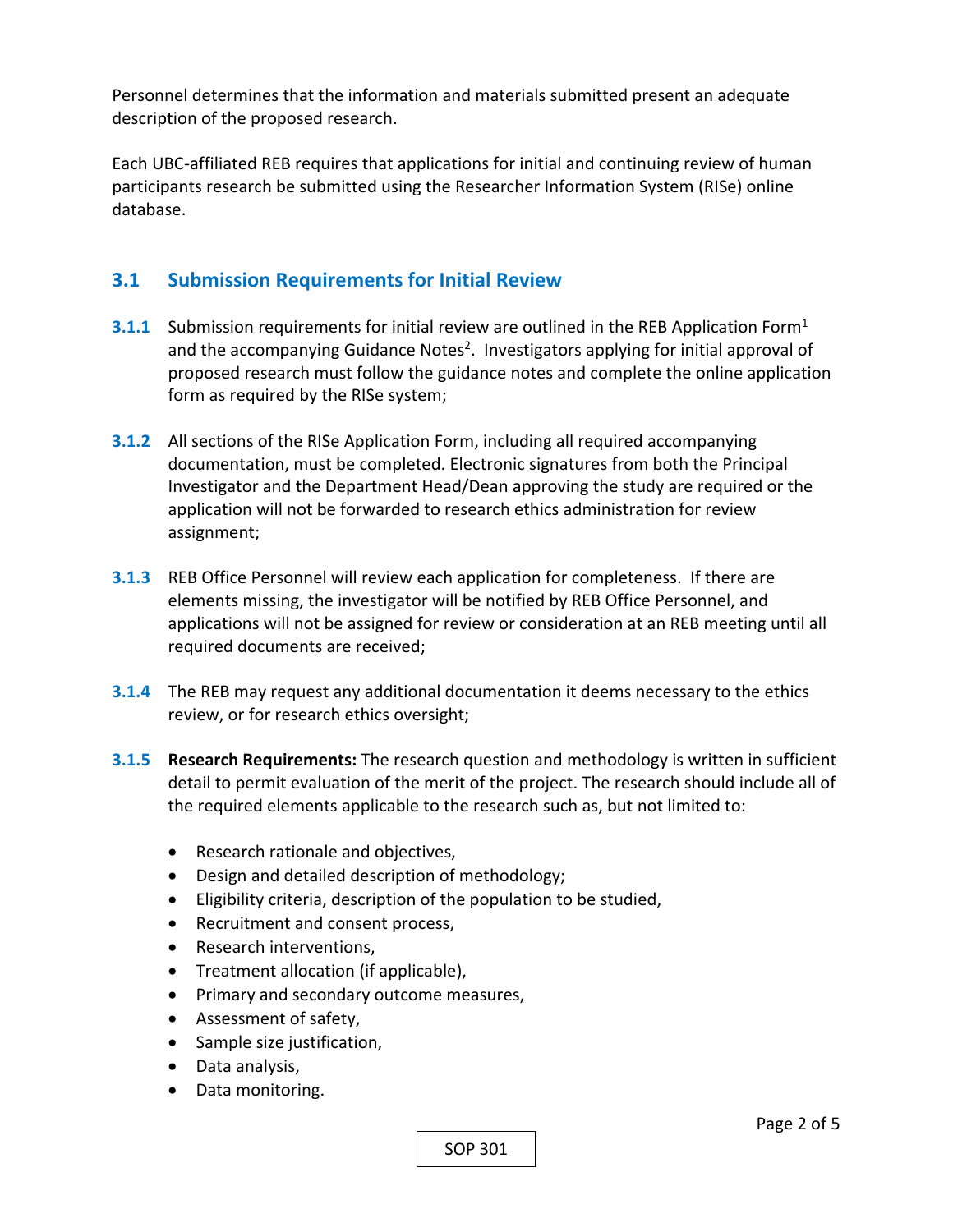# **3.2 Submission Requirements for Continuing Review**

During the term of the approval and the conduct of the research study, investigators must submit documentation to inform the REB about changes in the status of the study. Submission requirements are outlined in the Post-Approval Activity form for study Amendments<sup>3</sup>. Revisions to documents such as consent forms must be tracked using track changes, highlighted, underlined or in bold text.

#### **3.2.1 Submission Requirements for Requests for Acknowledgement**

In some instances, Investigators require acknowledgement of certain study related details including the submission of unanticipated problems, protocol deviations, safety letters, notification that a study is on hold, off hold, closed to accrual/enrolment and other miscellaneous information. Submission requirements are outlined in the Post‐ Approval Activity (PAA) - Request for Acknowledgment form<sup>4</sup>. The Request for Acknowledgment form is used by the Investigator to report any incident, experience or outcome that could result in increased or different risks to the participants that were not anticipated/expected/and/or that were not described in the original application, including serious and unexpected adverse events This includes any new information that might adversely affect the safety or well‐being of the study participants including new information or literature that has come out of other studies that could potentially adversely affect study participants;

#### **3.2.2 Submission Requirements for Requests for Information**

During or after the review process, the REB may require additional information from the Investigator. Investigators are required to complete a response to Request for Information form;

### **3.2.3 Unanticipated Problem Reporting**

During the conduct of a study which is a clinical trial, all local adverse events that are deemed to be unanticipated problems must be reported to the REB in accordance with applicable regulations and guidelines. Submission requirements are outlined in the Guidance Notes for Request for Acknowledgement<sup>5</sup> and the Post-Approval Activity – Request for Acknowledgement form;

#### **3.2.4 Annual Progress Reports / Requests for Renewal**

Prior to the relevant REB approval expiration date, Investigators requesting renewal of an approved research project must submit a completed Post‐Approval Activity (PAA) – Annual Renewal. All of the submission requirements are outlined in the PAA ‐ Annual Renewal form<sup>6</sup>.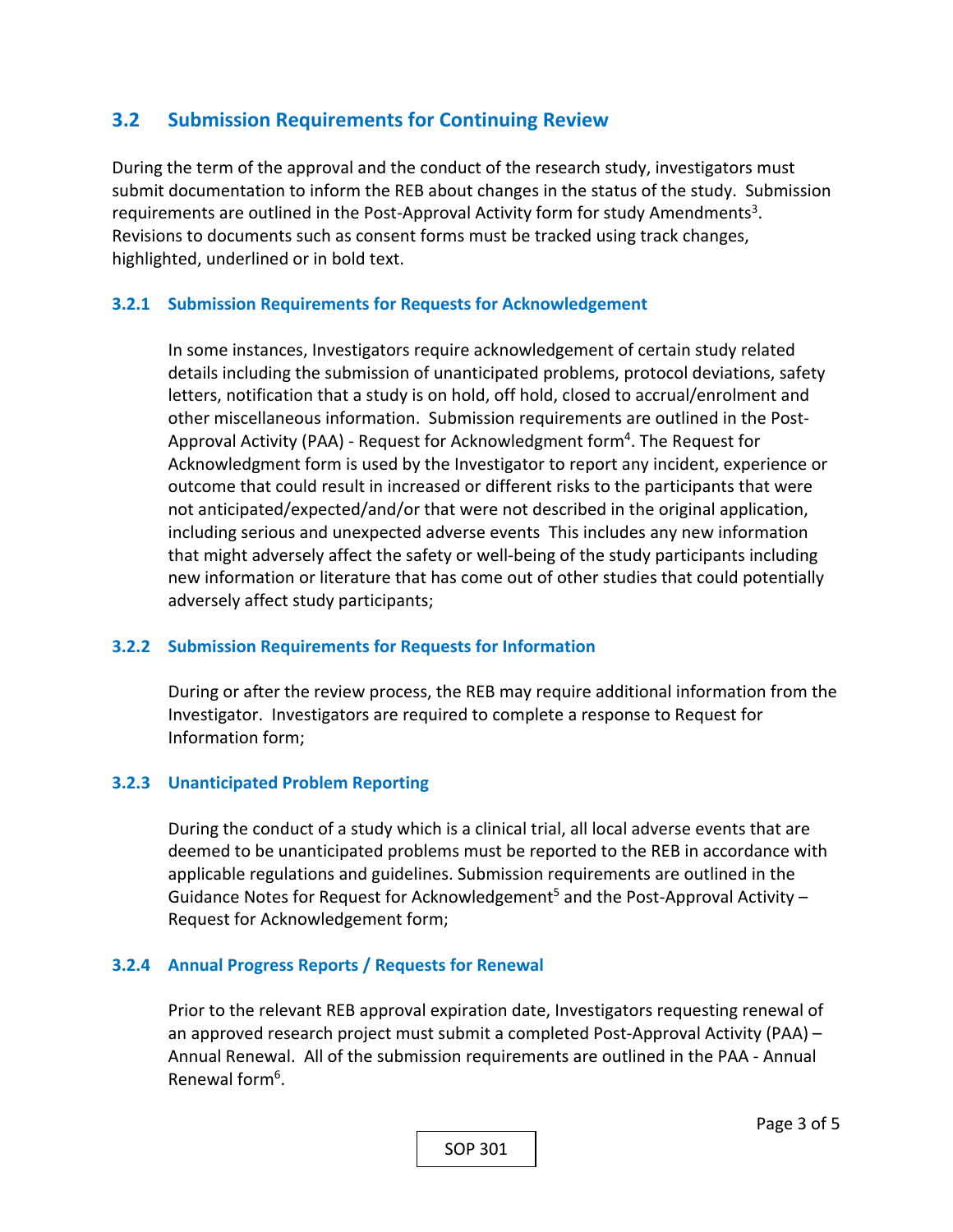The RISe online system sends out automated reminders 60 days, 45 days and 14 days ahead of the current approval's expiry date, as well as on the actual date of expiry. It is the Principal Investigator's responsibility to submit the application for annual renewal to the REB office in a timely manner.

## **3.3 Documentation is not Adequate or Additional Information is Required**

**3.3.1**  If the REB or REB Office Personnel determines that the submitted documents are not adequate, investigators may be required to submit additional information, or their presence may be required to answer questions or explain the details of the study. No substantively incomplete submission will be reviewed by the REB.

## **3.4 Deadlines and Timelines**

**3.4.1 Application deadlines vary depending upon which UBC REB will be reviewing the** application. Timelines are provided in the REB Guidance Notes and on the applicable UBC Research Ethics Board's website<sup>7</sup>.

## **3.5 REB Administration Fee**

**3.5.1** An administration fee of \$1000 - \$4000 shall be levied for all private industry-sponsored research projects submitted for REB review. All new studies submitted for initial ethics approval to a clinical REB will be subject to an annual renewal fee of \$500 when they are submitted for annual renewal.

Questions regarding payment details may be directed to REB Office Personnel.

## **4.0 REFERENCES**

1. *UBC Research Information Services (RISe) online system:*  https://www.rise.ubc.ca/

2. *UBC Behavioural Research Ethics Board (BREB) Guidance Notes:*  https://ethics.research.ubc.ca/behavioural‐research‐ethics/breb‐guidance‐notes *UBC Clinical Research Ethics Board (CREB) Guidance Notes:*  https://ethics.research.ubc.ca/clinical‐research‐ethics/creb‐guidance‐notes

3. *UBC BREB Post‐Approval Activity (PAA) Guidance Notes:*  https://ethics.research.ubc.ca/behavioural‐research‐ethics/breb‐guidance‐notes

*UBC CREB Post‐Approval Activity (PAA) ‐ Amendment Guidance Notes:*